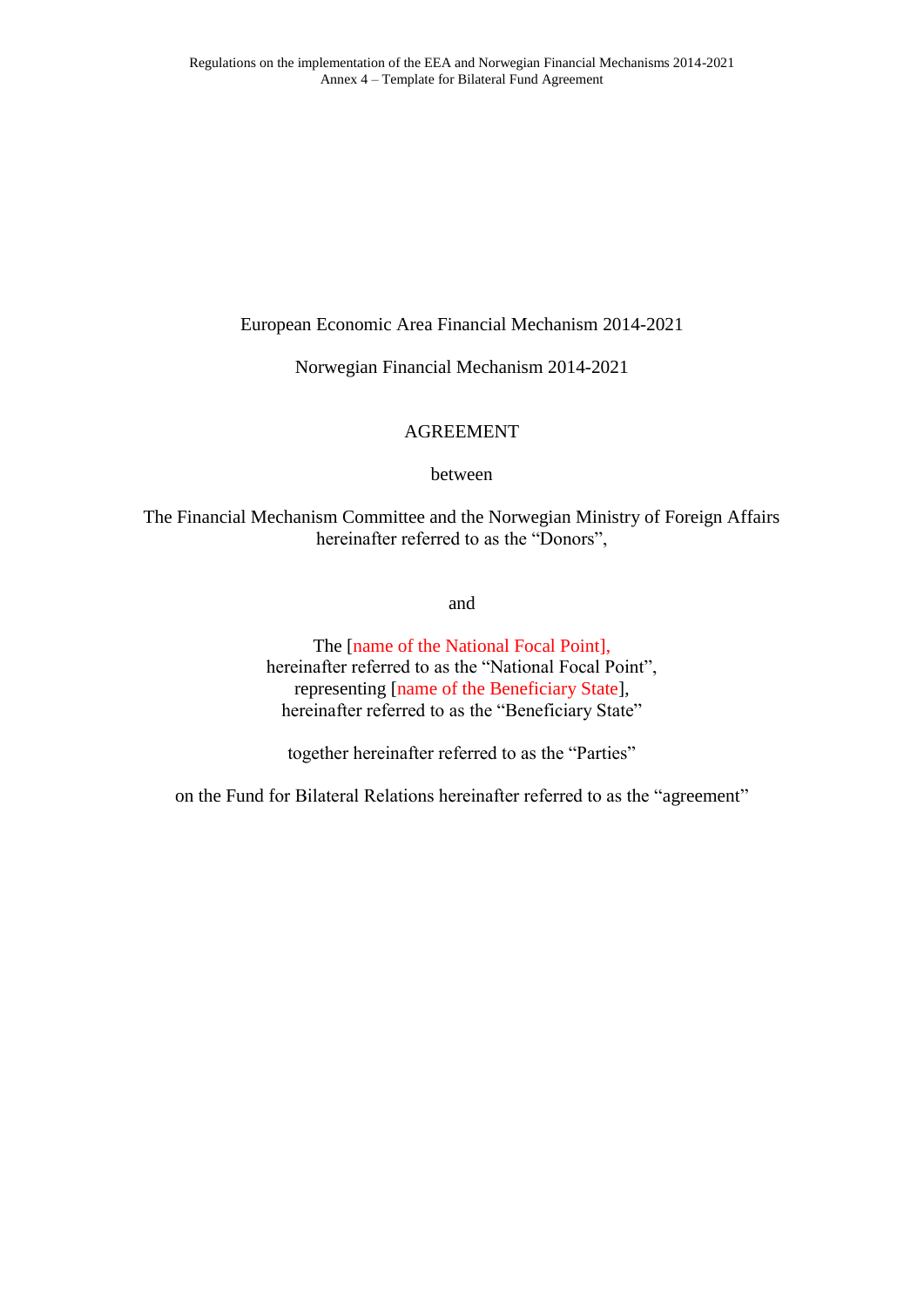# **Chapter 1 Scope, Legal Framework, Definitions and responsibilities**

#### **Article 1.1 Scope**

This agreement between the Donors and the National Focal Point lays down the rights and obligations of the Parties regarding the use of the Fund for Bilateral Relations under the financial contribution from the EEA and the Norwegian Financial Mechanisms 2014-2021 (hereinafter referred to as the "Mechanisms").

#### **Article 1.2 Legal Framework**

1. This agreement shall be read in conjunction with the following documents, which constitute the legal framework of the EEA and Norwegian Financial Mechanisms 2014-2021:

- (a) the Agreement between the Kingdom of Norway and the European Union on a Norwegian Financial Mechanism for the period 2014-2021 and Protocol 38c to the EEA Agreement on the EEA Financial Mechanism (2014-2021);
- (b) the Regulation on the implementation of the Norwegian Financial Mechanism 2014-2021 and the Regulation on the implementation of the EEA Financial Mechanism 2014-2021 (hereinafter referred to as the "Regulations");
- (c) the Memorandum of Understanding on the Implementation of the Norwegian Financial Mechanism 2014-2021 and the Memorandum of Understanding on the Implementation of the EEA Financial Mechanism 2014-2021 (hereinafter referred to as the "MoUs"), entered into between the Donor States and the Beneficiary State; and
- (d) any guidelines adopted by the Donors in accordance with the Regulations.

2. The legal framework as set forth in paragraph 1 of this Article is binding for the Parties. An act or omission by a Party to this agreement that is incompatible with the legal framework constitutes a breach of this agreement by that Party.

#### **Article 1.3 Definitions**

Terms used and institutions and documents referred to in this agreement shall be understood in accordance with the Regulations, in particular Article 1.6 thereof, and the legal framework referred to in Article 1.2 of this agreement.

# **Article 1.4 Co-operation**

1. The Parties shall take all appropriate and necessary measures to ensure fulfilment of the obligations and objectives arising out of this agreement.

2. The Parties agree to provide all information necessary for the good functioning of this agreement and to apply the principles of implementation as set out in Article 1.3 of the Regulations.

3. The Parties shall promptly inform each other of any circumstances that interfere or threaten to interfere with the successful implementation of this agreement.

4. In executing this agreement the Parties declare to counteract corrupt practices. Further, they declare not to accept, either directly or indirectly, any kind of offer, gift, payments or benefits which would or could be construed as illegal or corrupt practice. The Parties shall immediately inform each other of any indication of corruption or misuse of resources related to this agreement.

# **Chapter 2 Budget, objective and implementation system for the Fund for Bilateral Relations**

#### **Article 2.1 Budget**

1. In accordance with Article 4.6 of the Regulations, the Beneficiary State, acting through the National Focal Point, has set aside EUR [amount] for a Fund for bilateral relations.

2. The Fund for Bilateral Relations is supported jointly by the EEA Financial Mechanism and the Norwegian Financial Mechanism, in accordance with the allocations set in paragraph 3.

3. The support from the EEA Financial Mechanism to the Fund for Bilateral Relations is EUR [amount]. The support from the Norwegian Financial Mechanism to the Fund for Bilateral Relations is EUR [amount].

## **Article 2.2 Objective**

The Fund for Bilateral Relations shall be used to support activities aiming at strengthening bilateral relations between the Donor States and the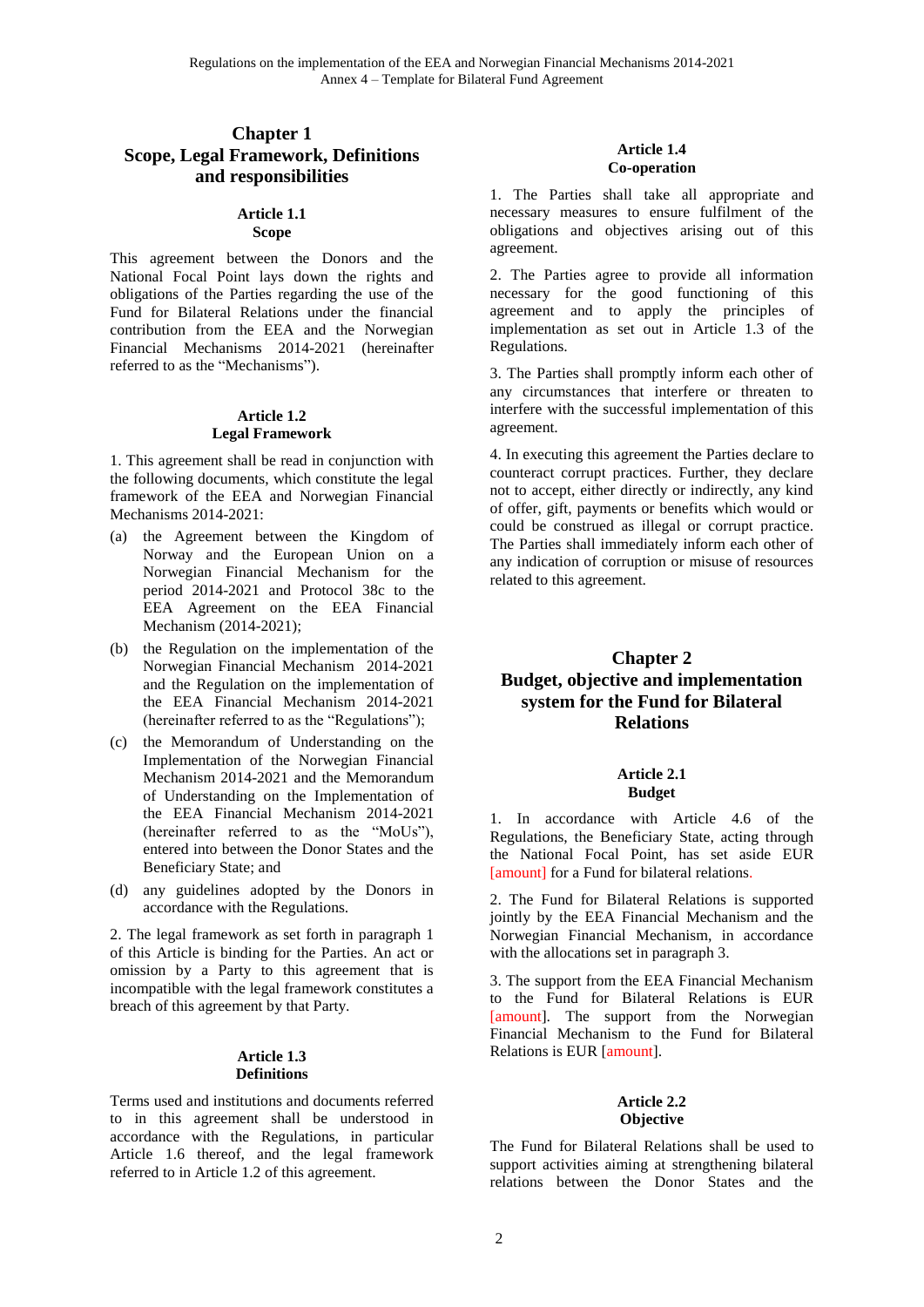Beneficiary States, in line with Article 4.1 of the Regulation. Such activities may take place both in the context of implementation of programmes or through joint initiatives beyond the programmes.

#### **Article 2.3 Joint Committee for Bilateral Funds**

1. The National Focal Point shall establish a Joint Committee for Bilateral Funds as soon as possible after the signature of the MoUs. Its tasks shall *inter alia* include:

a) discussing matters of bilateral interests, identifying initiatives and reviewing the overall progress towards reaching the objective of strengthened bilateral relations;

b) adopting the Work Plan for the fund for bilateral relations to be discussed at the annual meeting; and

c) identifying and allocating bilateral funds to programmes of bilateral interest.

2. The Joint Committee for Bilateral Funds shall meet at least once a year prior to the annual meeting. The National Focal Point is responsible for organising the meetings.

3. The Joint Committee for Bilateral Funds shall be chaired by the National Focal Point and composed of representatives from the Donor States, and from the Beneficiary State, including the respective ministry of foreign affairs [add any other members as relevant].

[4. Add details regarding role and functioning as relevant, based on the proposal referred to in Article 4.2 paragraph 6 of the Regulations.]

5. The National Focal Point is responsible for preparing the draft agenda, which shall be sent to the members of the Joint Committee for Bilateral Funds and the FMO at least two weeks before the meeting for comments.

6. Decisions from the Joint Committee for Bilateral Funds shall be taken by consensus between the members of the Committee. In case no consensus can be reached, the decision shall be taken by the FMC.

7. Decisions taken at the meeting of the Joint Committee shall be set out in the agreed minutes. The National Focal Point is responsible for the drafting of the minutes from the meeting, summarising the main points discussed at the meeting and following the structure of the agenda. These minutes shall be decision oriented, follow-up oriented and task oriented.

8. Decisions of the Joint Committee may also be made in writing between the members.

## **Article 2.4 Work Plan**

1. The National Focal Point shall, in consultation with the Donors, prepare a draft description of the proposed implementation and activities under the Fund for Bilateral Relations for the duration of the Fund (hereinafter referred to as the "Work Plan"). The Work Plan shall *inter alia* include a brief description of the implementation system for the Fund for Bilateral Relations, major activities to be organised under the Fund, and the programmes of bilateral interest.

2. The draft Work Plan shall be submitted to the members of the Joint Committee for Bilateral Funds and the FMO for comments at least four weeks prior to the meeting of the Joint Committee.

3. The draft Work Plan shall be further developed and adopted by the Joint Committee for Bilateral Funds.

4. The Work Plan will be discussed at the Annual Meeting.

5. Modifications to the Work Plan shall be decided by the Joint Committee for Bilateral Funds and reported on at the Annual Meeting.

6. Any comments to the Work Plan made at the Annual Meeting shall be taken into account by the Joint Committee for Bilateral Funds.

# **Article 2.5 Allocation of funds for bilateral relations**

1. Allocation of funds for bilateral relations shall be based on the principles of transparency, equal treatment, accountability and sound financial management.

2. The Parties agree that the following activities, as a minimum, will be implemented under the Fund for Bilateral Relations:

# [Add as appropriate.]

3. Parts of the funds for bilateral relations shall be made available to Programme Operators for activities aiming at strengthening bilateral relations between the Donor States and the Beneficiary State. The allocation of funds for bilateral relations to Programme Operators shall be based on expressions of interest submitted by the Programme Operators. Programmes of particular bilateral interest identified in the MoU shall be given priority.

4. Funds for bilateral relations allocated to programmes shall be managed by the relevant Programme Operator, in accordance with any recommendation from the Joint Committee for Bilateral Funds. The management of the funds for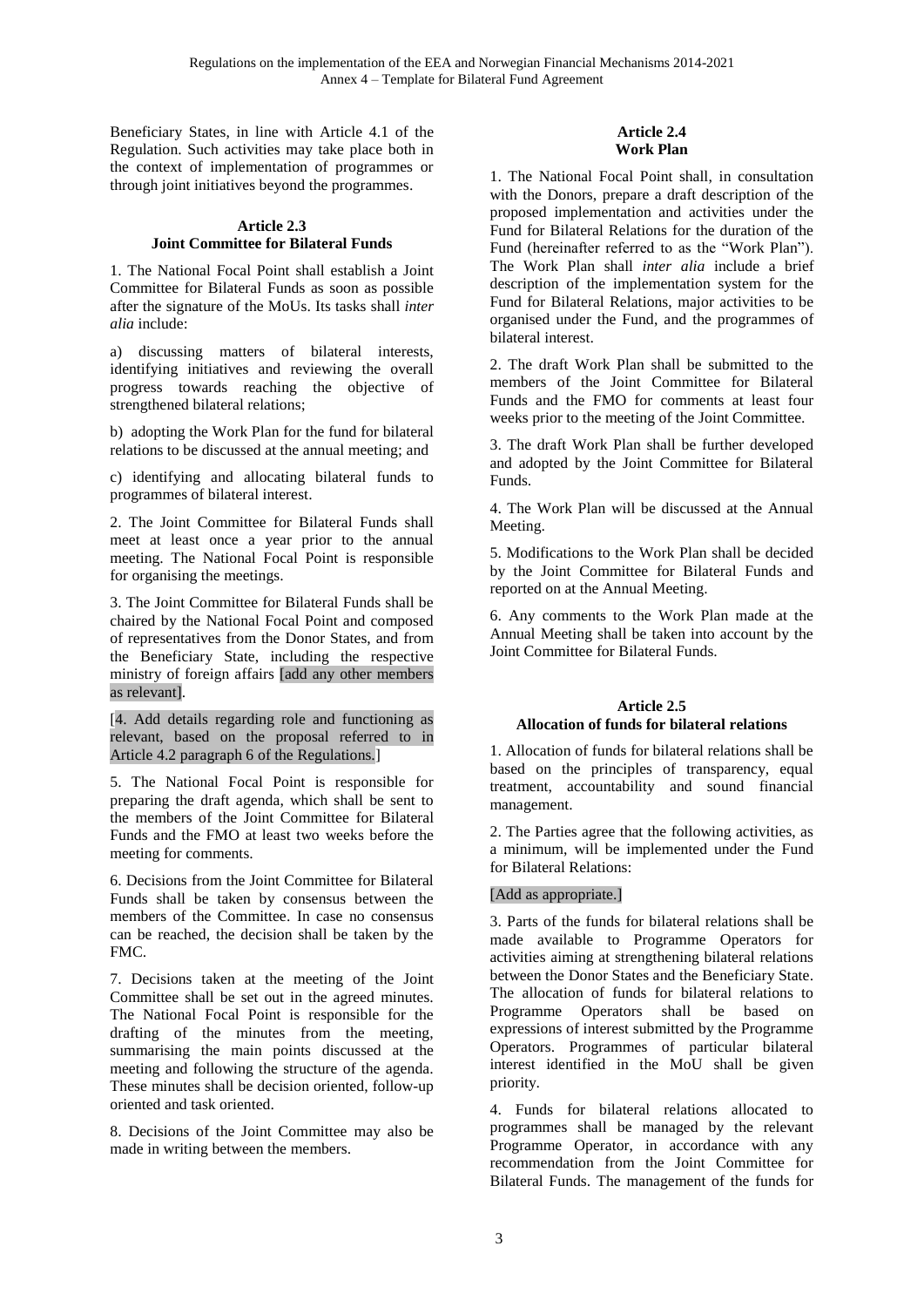bilateral relations by the Programme Operators shall be proportionate to the size of the funds allocated to their respective programme, should be aimed at facilitating the participation of Donor State entities in the funds and should be based on the principles referred to in paragraph 1.

5. Decisions on the management and use of the funds for bilateral relations allocated to programmes implemented in cooperation with Donor Programme Partners and/or International Partner Organisations shall be taken by consensus between the Programme Operator, Donor Programme Partner and/or International Partner Organisation.

6. The Programme Operators shall report to the National Focal Point on the use of the funds for bilateral relations allocated to their programme.

## **Article 2.6 Reporting**

The National Focal Point shall, in accordance with Article 4.6 paragraph 2 of the Regulations, report on the use of the Fund for Bilateral Relations in the Strategic Report, as defined in Article 2.6 of the Regulations.

## **Article 2.7 Communication**

1. All communication to the Donors regarding this agreement shall take place in English and be directed to the Financial Mechanism Office (hereinafter referred to as the "FMO"), which represents the Donors towards the National Focal Point in relation to the implementation of this agreement.

2. To the extent that original documents are not available in the English language, the documents shall be accompanied by full and accurate translations into English.

3. The National Focal Point shall bear the responsibility for the accuracy of the translation that it provides and the possible consequences that might arise from any inaccurate translations.

#### **Article 2.8 Representations and Warranties**

1. This agreement is based on information provided by, through, or on behalf of the National Focal Point to the Donors.

2. The National Focal Point represents and warrants that all information provided by, through, or on behalf of the National Focal Point in connection

with this agreement is authentic, accurate and complete.

# **Chapter 3 Finance**

## **Article 3.1 Eligible expenditures**

1. Expenditure on the Fund for Bilateral Relations is eligible if it complies with the provisions of Article 8.8 of the Regulations.

2. Notwithstanding and in addition to the provisions of paragraph 1 of this Article, expenditures under this agreement are only eligible if they comply with the general principles on eligibility of expenditure contained in Chapter 8 of the Regulations, as applicable.

3. The first date of eligibility of expenditures under this agreement shall be [date of last signature of whichever MoU is signed first].

4. The final date of eligibility of expenditures under this agreement shall be 30 April 2025.

#### **Article 3.2 Proof of expenditure**

Costs incurred by the National Focal Point, the Programme Operators or any final beneficiary under this agreement shall be supported by documentary evidence as required in Article 8.12 of the Regulations.

## **Article 3.3 Payments**

1. Payments under this agreement shall be made when all relevant conditions for payments stipulated in this agreement and the Regulations have been fulfilled.

2. Payments shall take the form of an advance payment, interim payments and payment of the final balance and shall be made in accordance with Articles 9.2, 9.3, 9.4 and 9.5 of the Regulations. The final balance shall be calculated and reported in the last interim financial report.

3. The level of the advance payment is EUR [amount]. The advance payment shall be made upon signature of this agreement. In exceptional cases, extraordinary advance payments may be made prior to the signing of this agreement.

4. Interim payments shall be paid based on an interim financial report submitted by the National Focal Point in a format provided by the FMC, certified by the Certifying Authority in accordance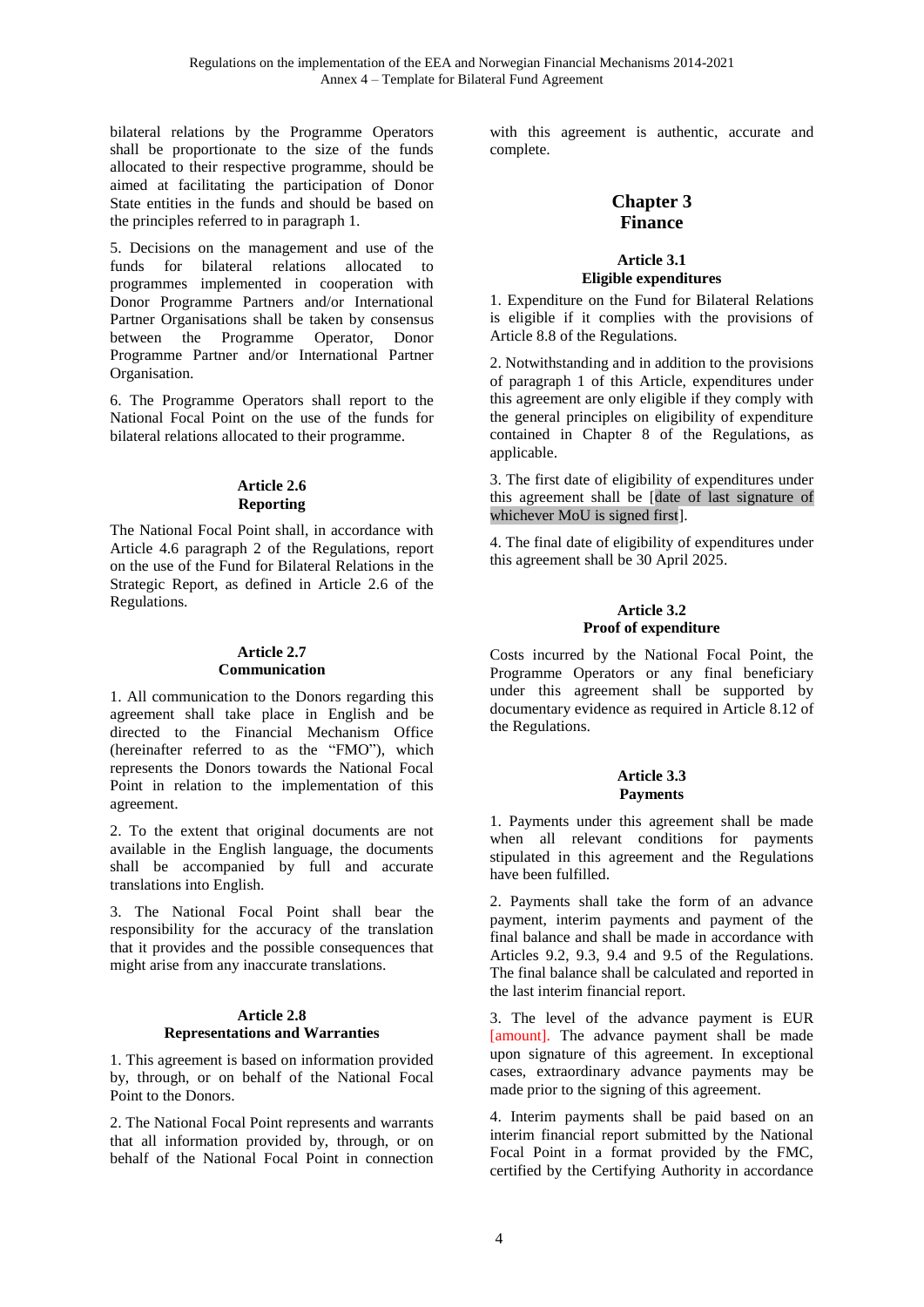with Article 5.4 of the Regulations, and approved by the FMC. Article 9.3 paragraphs 3 to 9 of the Regulations apply *mutatis mutandis* to interim payments under this agreement.

5. At the latest by 20 February, 20 April, 20 September and 20 November each year, the Certifying Authority shall send to the FMC, in a format provided by the FMC (Annex 8 to the Regulation), a justified forecast of likely payment applications from the Fund for Bilateral Relations.

6. Notwithstanding paragraphs 1 to 5 above, Chapter 9 of the Regulations shall apply *mutatis mutandis* to all aspects related to payments.

#### **Article 3.4 Transparency and availability of documents**

The Beneficiary State shall ensure an audit trail for financial contributions from the EEA and Norwegian Financial Mechanisms 2014-2021 under this agreement, in accordance with Article 9.8 of the Regulations.

#### **Article 3.5**

#### **Irregularities, suspension and reimbursements**

The Donors have the right to make use of the remedies provided in the Regulations, in particular Chapter 13 thereof. The National Focal Point has a duty to take all necessary measures to ensure that the provisions in Chapter 12 and 13 of the Regulations regarding irregularities, suspension of payments, financial corrections and reimbursement are complied with.

# **Chapter 4 Final provisions**

## **Article 4.1 Contact information**

1. The contact information of the National Focal Point is:

#### [contact]

2. The contact information for the Donors and the FMO is: Financial Mechanism Office Att: Director EFTA Secretariat Rue Joseph II, 12-16 1000 Brussels Telephone: +32 (0)2 286 1701

Telefax (general): +32 (0)2 211 1889

E-mail: [fmo@efta.int](mailto:fmo@efta.int)

3. Changes of or corrections to the contact information referred to in this article shall be given in writing without undue delay by the Parties to this agreement.

#### **Article 4.2 Dispute settlement**

1. The Parties waive their rights to bring any dispute related to the agreement before any national or international court, and agree to settle such a dispute in an amicable manner.

2. If a demand for reimbursement to the Donors is not complied with by the Beneficiary State, or a dispute related to a demand for reimbursement arises that cannot be solved in accordance with paragraph 1, the Parties may bring the dispute before Oslo Tingrett.

## **Article 4.3 Termination**

1. The Donors may, after consultation with the National Focal Point, terminate this agreement if:

- (a) a general suspension decision according to Article 13.6 of the Regulations or a decision to suspend payments according to paragraph 1(h) of Article 13.1 of the Regulations has not been lifted within 6 months of such a decision;
- (b) a suspension of payments according to Article 13.1 of the Regulations, other than under paragraph 1(h), has not been lifted within one year of such a decision;
- (c) a request for reimbursement according to Article 13.2 of the Regulations has not been complied with within one year from such a decision.

2. This agreement can be terminated by mutual agreement between the Parties.

3. Termination does not affect the right of the Parties to make use of the dispute settlement mechanism referred to in Article 4.2 or the right of the Donors to make use of the remedies provided in Chapter 13 of the Regulations.

#### **Article 4.4 Waiver of responsibility**

1. Nothing contained in this agreement shall be construed as imposing upon the Donors or the FMO any responsibility of any kind to any third party for the supervision, execution, completion, or operation of any actions or obligations entered into pursuant to this agreement.